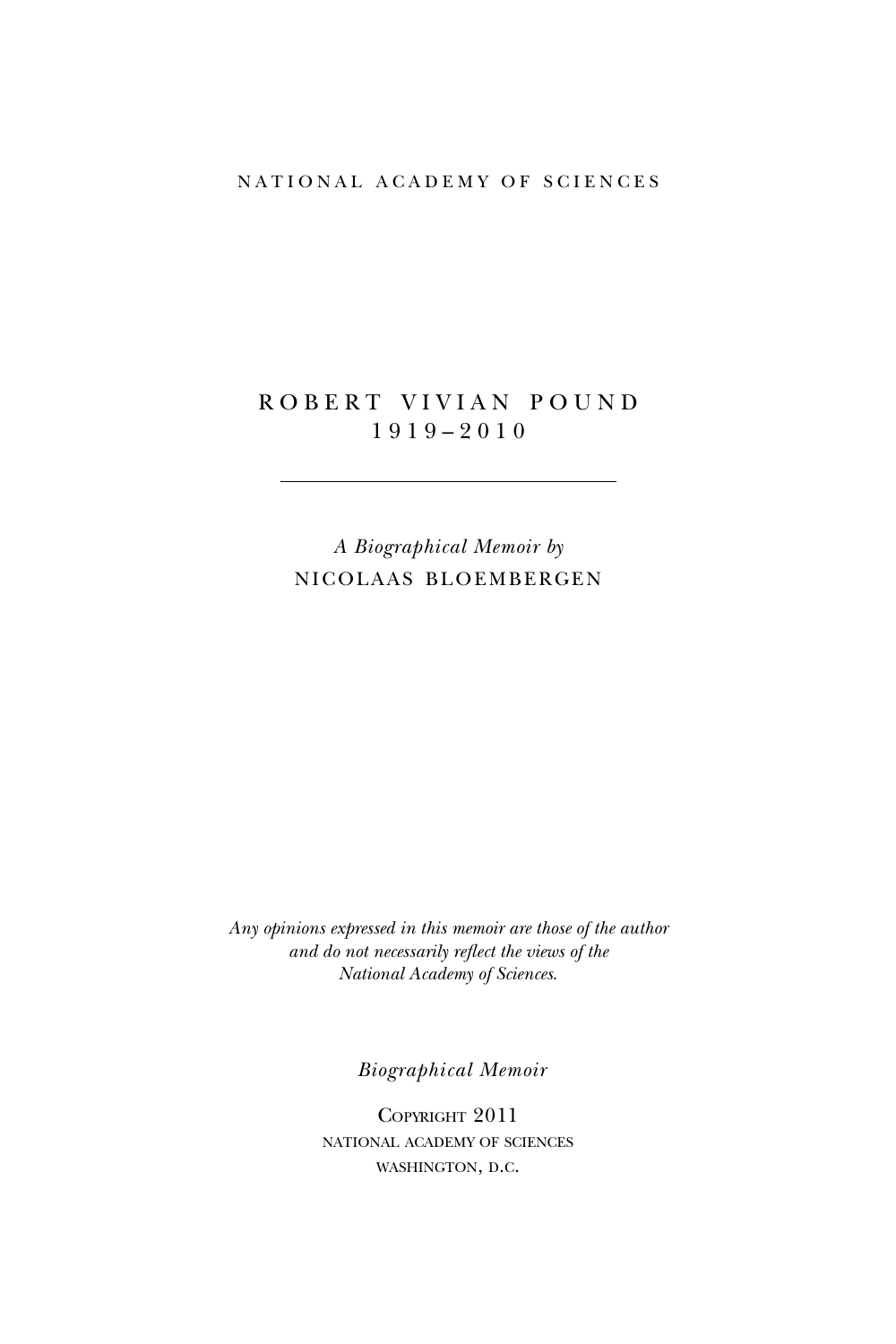

Robert V. Pound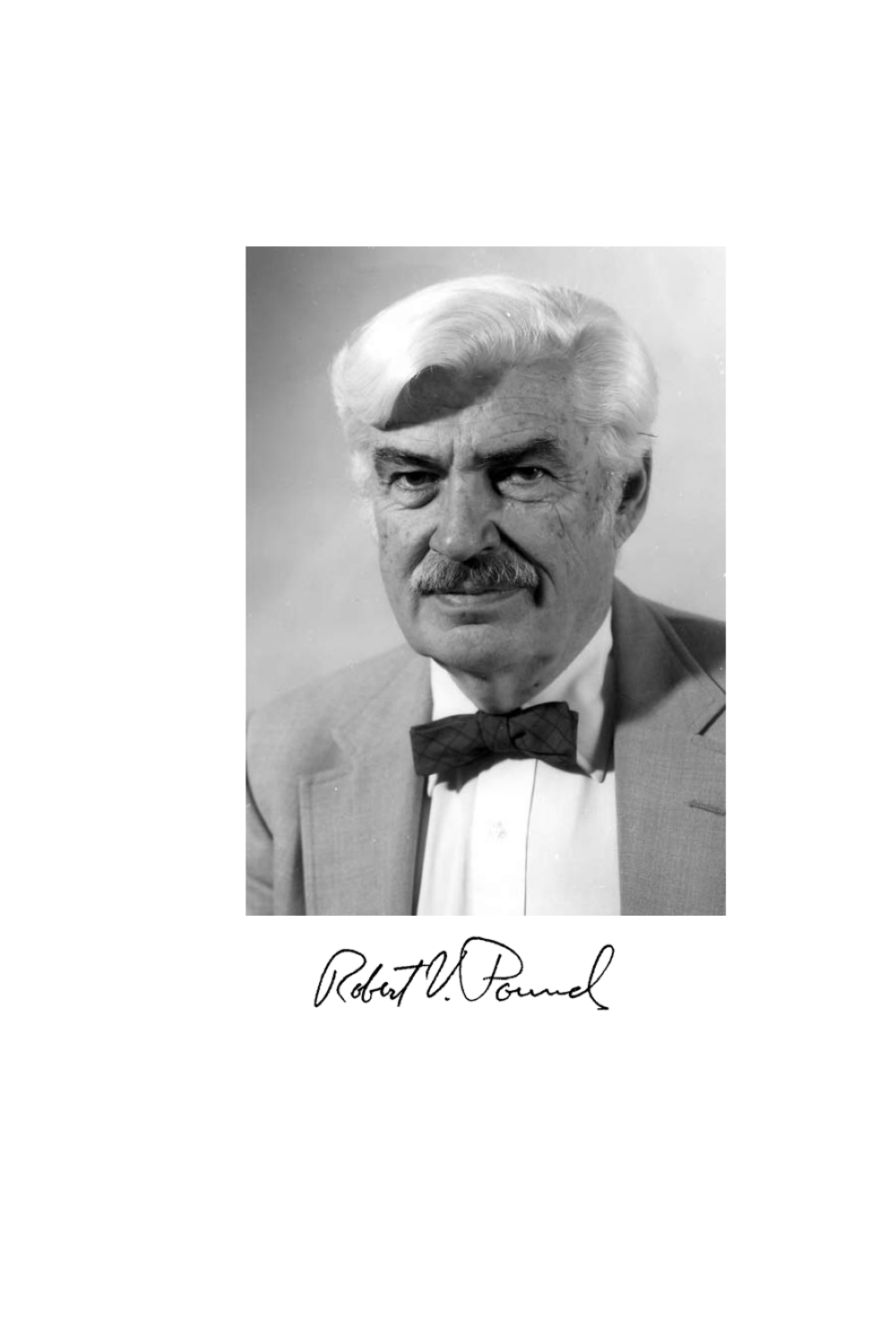# Robert Vivian Pound

## *May 16, 1919—April 12, 2010*

BY NICOLAAS BLOEMBERGEN

### synopsis

**D** OBERT VIVIAN POUND WAS BORN ON May 16, 1919, in Ridgeway, **N**Ontario, Canada. He obtained a B.A. degree from the University of Buffalo in 1940. At the age of 28 he became a member of the physics faculty at Harvard University without having obtained any graduate degree.

He retired as the Mallinckrodt Professor of Physics in 1989. He died at age 90 on April 12, 2010, in Belmont, Massachusetts.

The detection of nuclear magnetic resonance (NMR) spectra in condensed matter systems and the utilization of these spectra to determine the properties of the systems in which the nuclei are embedded have made NMR one of the most widely used analytical tools throughout the sciences. One application, magnetic resonance imaging (MRI), is used in every medical facility. Robert Vivian Pound, a creative and resourceful "hands-on" experimenter, was a co-discoverer of this tool, and he and his students made major contributions to the development of its many ubiquitous applications over the past half century.

Pound is best known for another remarkable experiment – the demonstration and measurement of the frequency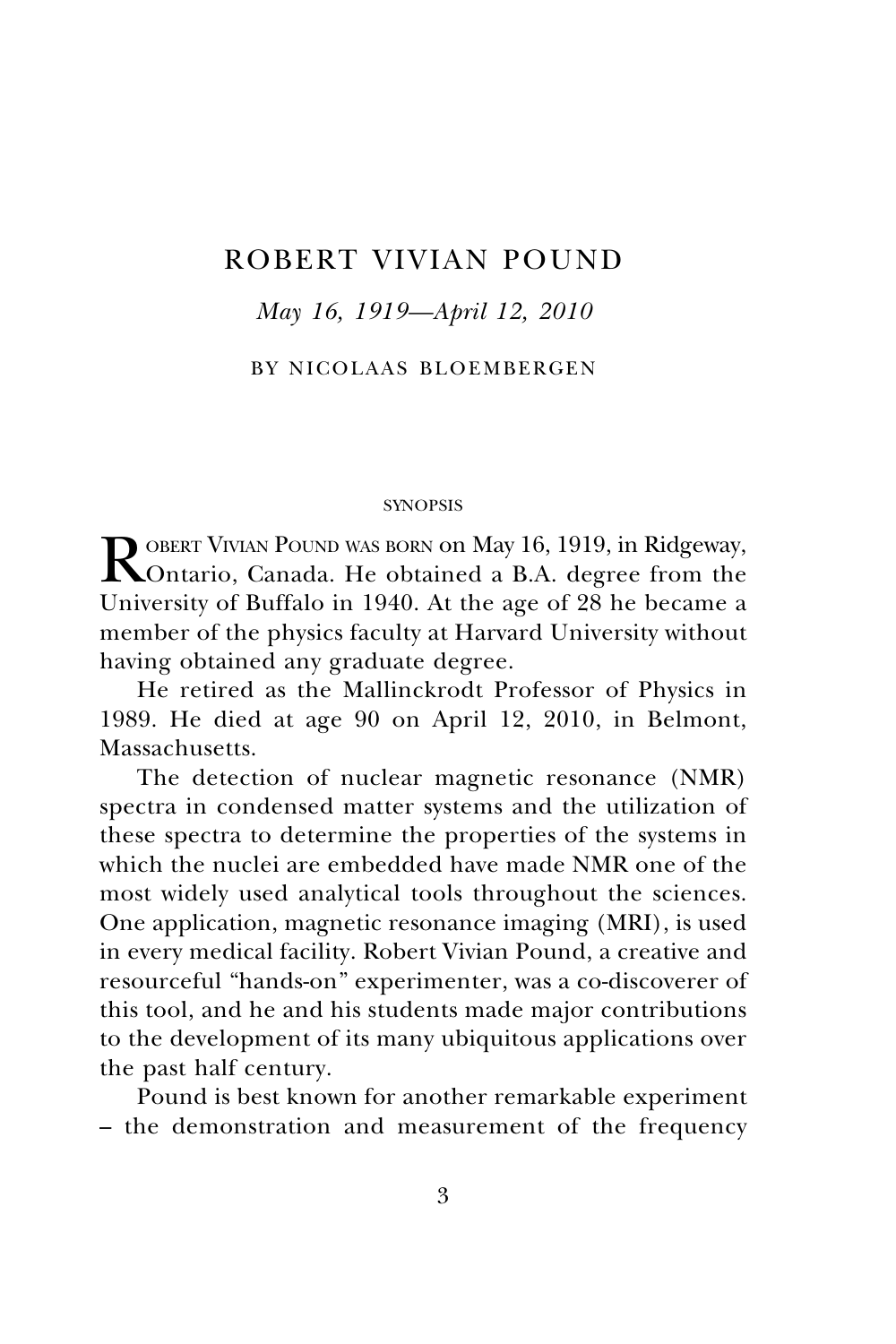shift of a gamma-ray photon as it moves up or down in the earth's gravitational potential – a shift that provides laboratory proof of the "equivalence principle" in Einstein's theory of general relativity.

His accomplishments have been recognized by numerous national and international awards and honors. This memoir describes some aspects of the life of this remarkable scientist and my interactions with him.

## The Early Years, 1919 – 1946

Robert Vivian Pound was born in 1919 in Ridgeway, Ontario, Canada. His father moved the family in 1923 to Buffalo, New York, to assume the post of Professor of Mathematics at the University of Buffalo. Bob attended grade and high school in Buffalo, but this education made no significant mark on his development. Bob independently pursued his interest in radio already at the age of eight, and at the age of twelve he operated a ham radio. He wanted to learn more about the physics background and was not content with just being an "electronics-whiz-kid." He enrolled in the Electrical Engineering Department of the University of Buffalo in 1937 and earned some pocket money by assisting Professor Grant Hector by building an electronic circuit to measure the acoustic reverberation time in a lecture hall as a function of the size of the audience. This device was demonstrated at a meeting of the New York State Section of the American Physical Society. Pound finished his undergraduate studies in seven, rather than the usual eight, semesters and obtained his B.A. degree in December 1940. His professor suggested that he continue graduate studies at Columbia University in NYC, but Pound thought he could have more of an impact by participating directly in industrial radio research which was growing rapidly because of rising war threats in the United States.

 $\overline{4}$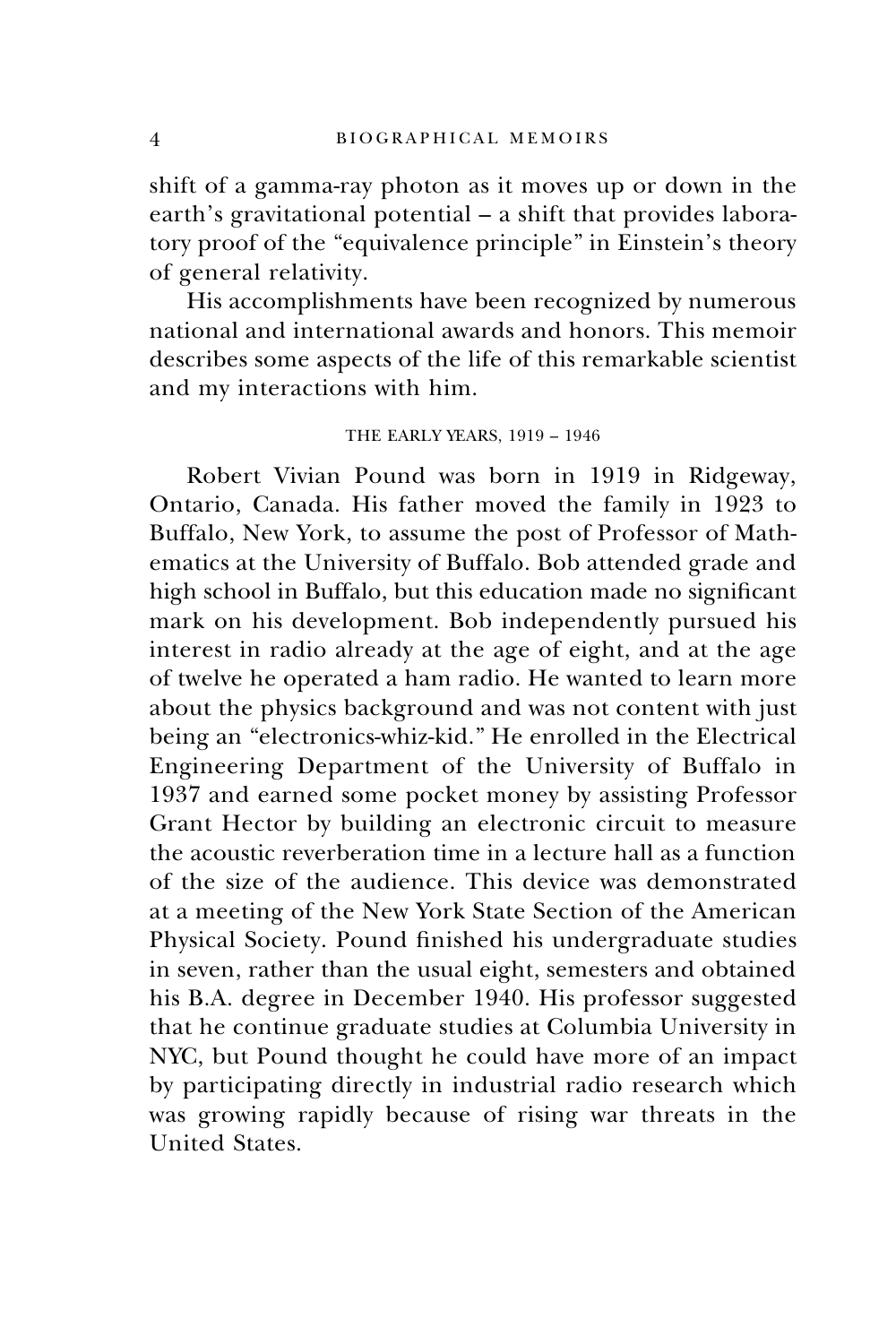In early 1941 Bob married a fellow student from the University of Buffalo. Her name was Betty Anderson, and she encouraged him to accept a laboratory job with the Submarine Signal Corporation on Atlantic Avenue in Boston. Bob arrived there in February 1941. "I was happy to have the opportunity to contribute to the technical side of the anticipated war effort and, thereby, to be less likely to become an ineffective foot soldier." This is a direct quote from notes Bob wrote in 1985 about his participation in the discovery of NMR. Not long thereafter a key event for his further scientific development occurred. The newly established MIT Radiation Laboratory allowed three technicians from the Submarine Signal Corporation to attend lectures on microwave technology given by Dr. W. W. Hansen. These lectures made it clear to Bob that he should try to transfer, but transfer required approval of the Selective Service System. In April 1942 Bob officially became a staff member of the MIT Radiation Laboratory. There he met many of his future Harvard colleagues including professors J. Curry Street, Edward M. Purcell and Ken T. Bainbridge. The value of the combination of Bob's intellectual powers and his "hands-on" laboratory expertise was recognized when he was promoted to group leader of the section working on microwave mixers. These devices are essential in the detection of radar signals. When the experimental work on microwave radars was terminated in December 1945, a group of selected researchers was asked to stay on for another six months to write a permanent record of the MIT Radiation Laboratory accomplishments. Bob Pound wrote volume 16 of the MIT Radiation Laboratory Series, called *Microwave Mixers*, published by McGraw Hill in New York City in 1948. Bob's Harvard colleagues had already proposed him as a candidate for the Society of Fellows at Harvard University and he had been appointed as a Junior Fellow for a three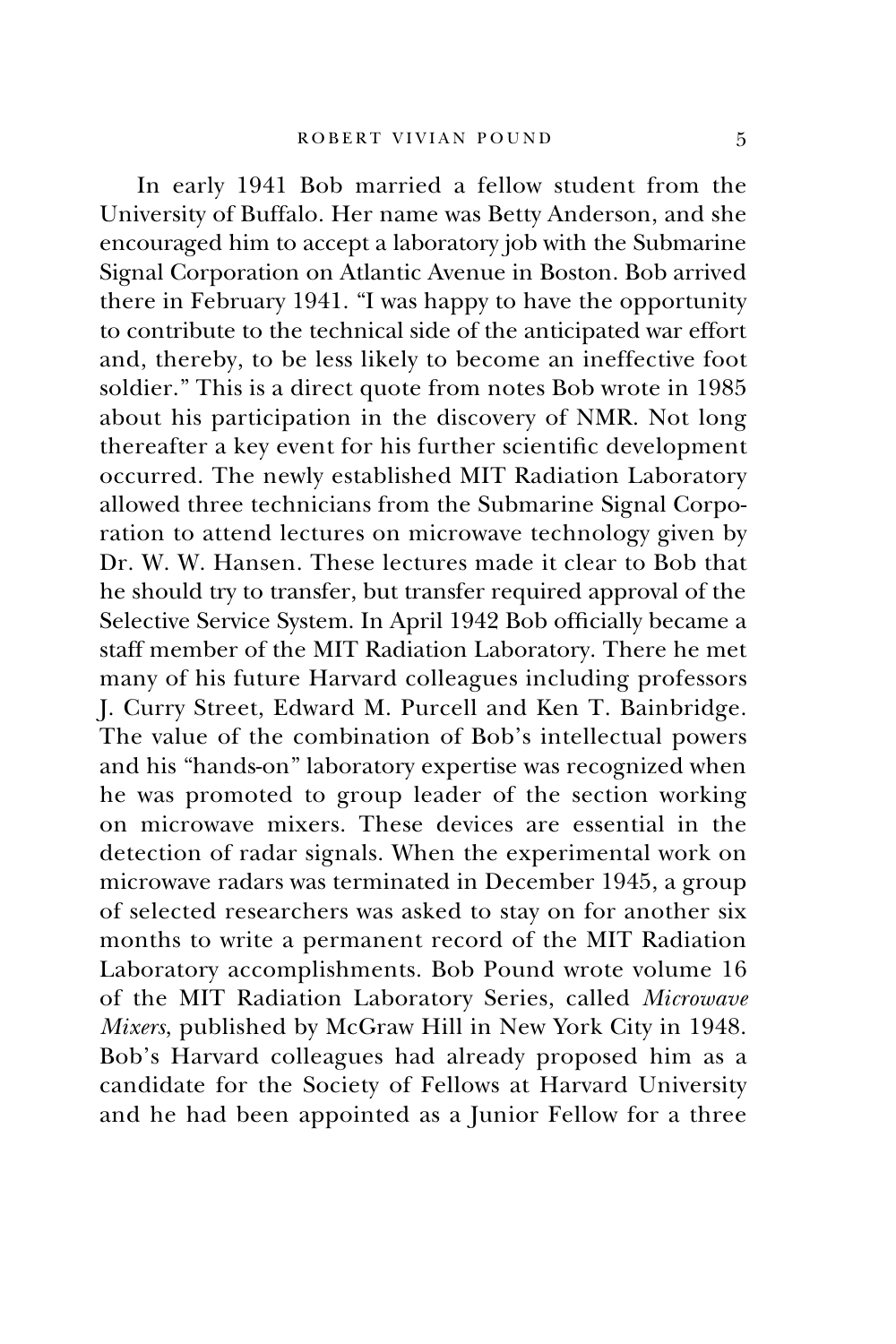year term starting in July 1945. He had then requested and been granted a one year leave of absence to finish his work on microwave mixers.

During the final year of the MIT Radiation Laboratory, discussion groups had already been formed of professors returning to academia in 1946. They addressed the question, what kind of research could be done with the new developments in radio and microwave technology.

Robert V. Pound had such discussions with Edward M. Purcell and Henry C. Torrey. They decided to attempt to detect NMR in condensed matter. NMR had been extensively studied in molecular beams at Columbia University, and I. I. Rabi had been awarded the 1944 Nobel Prize in Physics for this work. In December 1945 Purcell, Torrey and Pound succeeded in detecting the resonance of proton spins in paraffin at a frequency of 30 MHz in a magnetic field of about 7000 gauss. Pound had designed a 30 MHz resonator consisting of a section of capacitatively loaded coaxial transmission line. On the outside it looked like a brass cylindrical box about 10 cm high and 20 cm in diameter. The space between the inner and outer conductor was filled with paraffin. The resonator was placed in the gap of a large magnet which Professor J. C. Street had been using for cosmic ray research. The magnet was located in a wooden shed outside the Lyman Laboratory of Physics at Harvard University.

They communicated their results in a letter to the *Physical Review* in January 1946. Another letter appeared two weeks later from a group at Stanford University, consisting of F. Bloch, W. W. Hansen and M. C. Packard. The Stanford group called the phenomenon "Nuclear Induction." Bloch had also worked in Cambridge, Massachusetts, during World War II, but in a group concerned with radar countermeasures that had been located at Harvard University. Purcell

6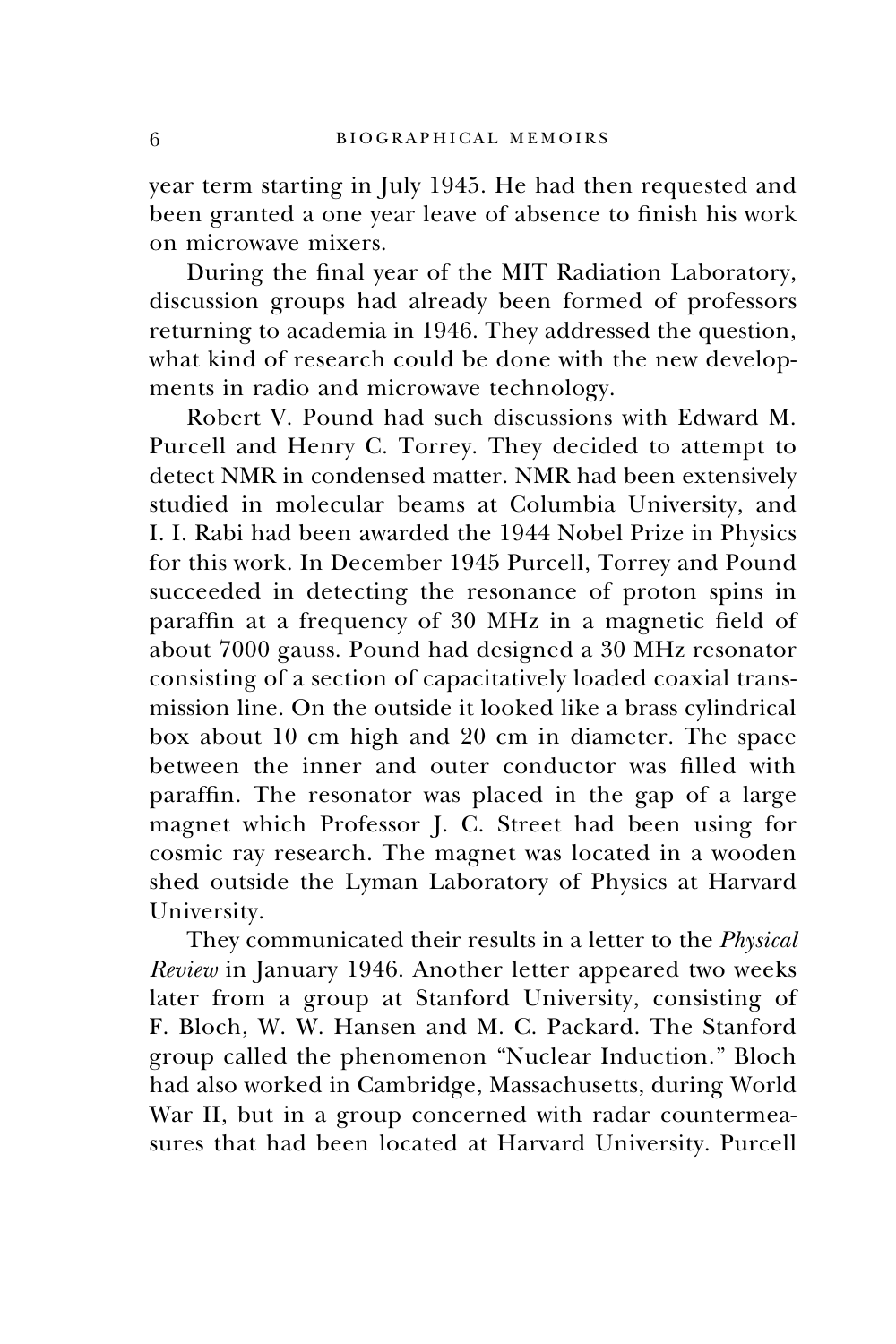and Bloch met each other for the first time at the meeting of the American Physical Society, held in Boston in April 1946. They decided that their results were concerned with the same physical phenomenon of NMR. As group leaders, they jointly received the Nobel Prize for Physics in 1952.

I arrived in the United States in February 1946 and was accepted by Ed Purcell as his first graduate student. My first task was to fill the cavity with a muddy mixture of mineral oil and calcium fluoride powder. I witnessed the second experiment of Purcell, Torrey and Pound, in which they demonstrated both the proton and  $F^{19}$  magnetic resonance. Pound was in charge of the electronics and Purcell managed the current in the electromagnet close to its maximum permissible value. Professor Torrey had provided theoretical background and information about earlier unsuccessful attempts by Professor C. J. Gorter in the Netherlands. He returned to his position of Physics Professor at Rutgers University in New Jersey soon thereafter.

## The Harvard Years, 1946-2010

While Bob Pound and Ed Purcell were still writing full time at the MIT Radiation Laboratory, I was building a lockin amplifier and a low-frequency power amplifier to drive the modulation coils for the smaller electromagnet, built in 1905 by the Société Génévoise. It was available for the NMR experiments in a basement room of the Lyman Laboratory of Physics at Harvard University. I also built a radio frequency (RF) bridge with RF coils and tunable capacitors to replace the large 30 MHz resonator used in the first experiment. Our cylindrical samples now were smaller, about 2 mm in diameter and 10 mm long. They fitted inside an RF coil of seven turns which was placed in the magnet gap. The pole pieces of the electromagnet left a gap 2 cm wide, and about 20 cm in diameter. The current for the magnet was derived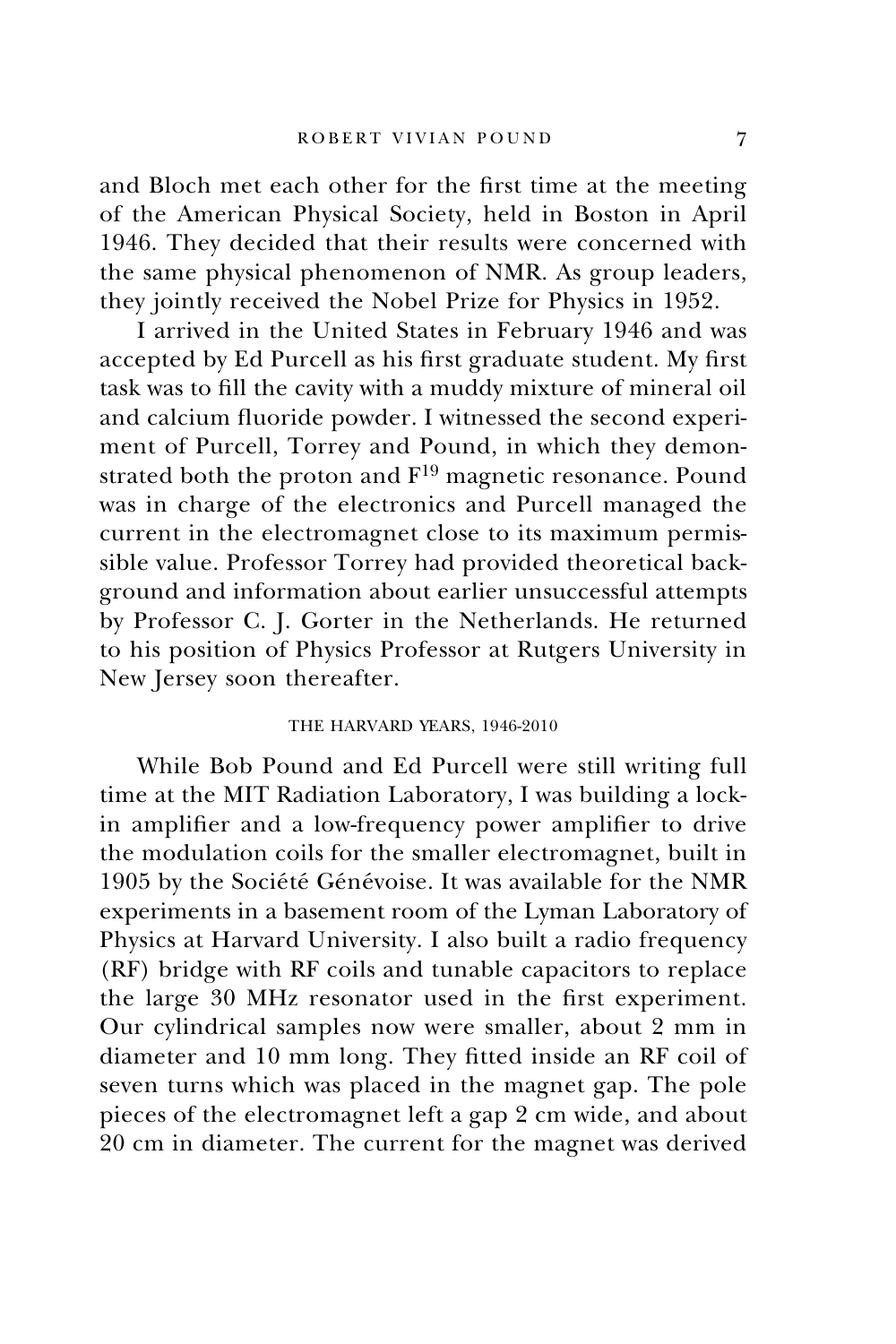from a pack of truck batteries with a home-built rheostat of manganin tape in series. This equipment worked well enough that the NMR signal in water could be shown to I. I. Rabi, when he visited Ed Purcell at the time of the April 1946 meeting of the American Physical Society held in Boston.

We measured the width of the  $F^{19}$  resonance in a single crystal of calcium fluoride. It followed the Van Vleck theory for dipolar broadening due to neighboring  $F^{19}$  nuclear spins in a static simple cubic lattice.

It was obvious that the line width in liquid samples was narrower. When I mentioned to Bob Pound that I observed different widths on different runs, he immediately used his "hands-on" approach and systematically moved our RF coil with sample throughout the available magnet gap. It turned out that the "sweet" spot with the least inhomogeneity was located near the top edge of the gap. There the line width in liquids was about 0.1 gauss for our samples. This observation led to the idea of "motional narrowing" of dipolar interaction between nuclei undergoing Brownian motion. Ed Purcell, Bob Pound, and I had many discussions in the evenings in the basement room of the Lyman Laboratory in the fall of 1946. We used our index fingers, up or down, to denote the spin states  $| + \frac{1}{2} >$  and  $| - \frac{1}{2} >$  of the proton spins and pictured flip-flop, flip-flip and flop-flop processes induced by the dipolar interaction between moving nuclear spins. An experiment in hydrogen gas led to the concept of "pressure narrowing." Results were communicated at the American Physical Society meeting in January 1947 in New York City and in letters to the *Physical Review* in December 1946 and to *Nature* in 1947. A complete account was presented in the *Physical Review* in 1948 by N. Bloembergen, E. M. Purcell and R. V. Pound. It became one of the most cited papers in condensed matter physics and is often referred to as BPP. It describes the basic physics of relaxation effects in NMR.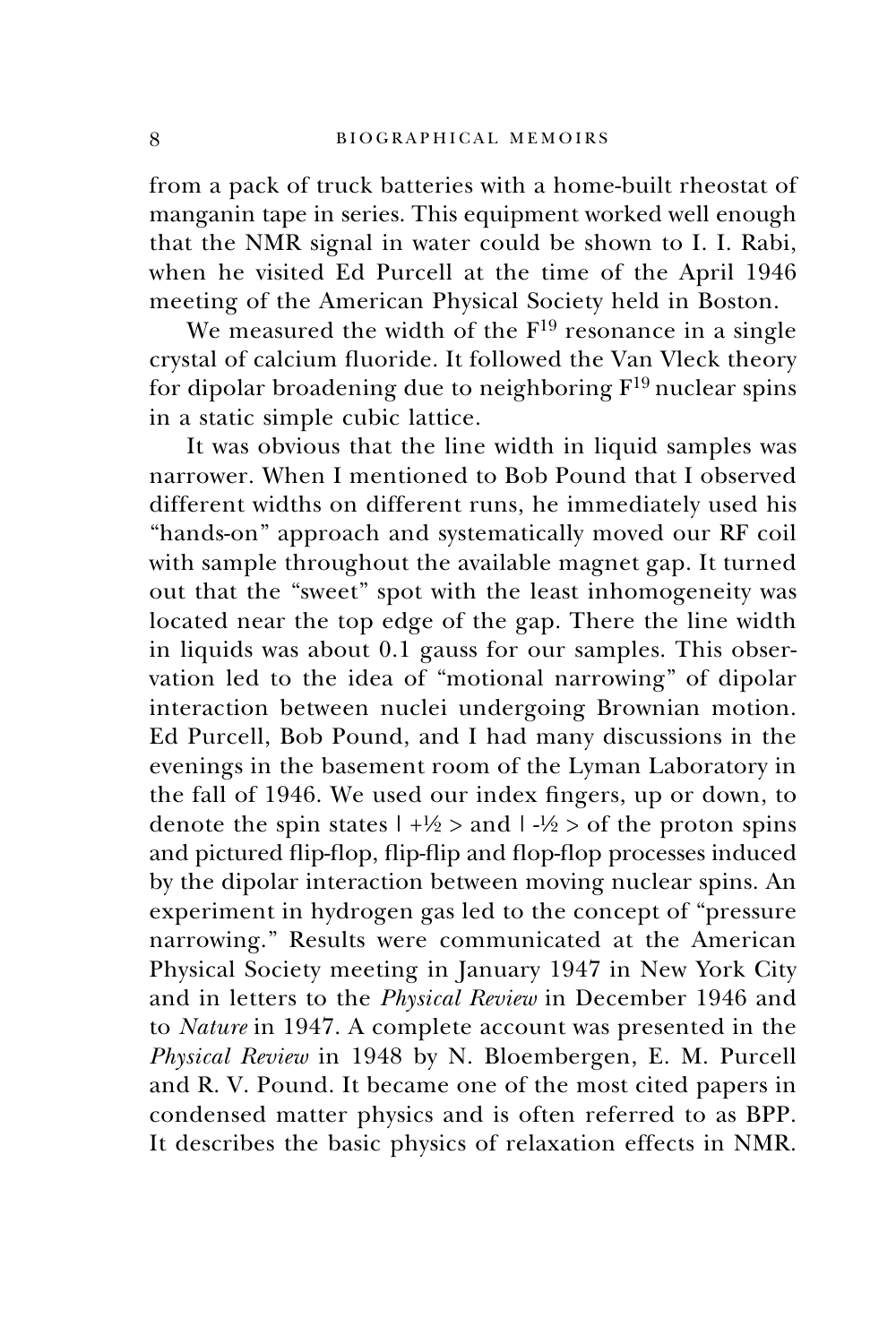The sharp resonances in fluids are the basis for molecular structure determination in chemistry and biology and for the medical imaging technique known as MRI. The contrast and resolution obtainable in MRI is based on differences in  $T_1$  and  $T_2$  (the characteristic times respectively for decay of the magnitude and rate of precession of magnetization) of bodily fluids in various tissues. Four medical experts— D. W. Robbie, E. A. Moore, M. J. Graves and M. R. Prince wrote a book entitled *MRI, from Picture to Proton* published by Cambridge University Press, in 2003. They describe the medical pictures first and then trace history backwards to the basic physics of NMR.

Already in 1947 Bob had left the BPP triumvirate to pursue another device for measuring NMR. He constructed a tunable radiofrequency marginal oscillator. The resonance could be probed by changing the frequency rather than the magnetic field, as the output level of the oscillator would change at resonance. The device is described in an issue of the *Review of Scientific Instruments* in 1950 in a paper co-authored with W. D. Knight, who had independently worked at the University of California in Berkeley on a similar design. The device became known as the "Pound box" and was used in many NMR laboratories, including my own, during the fifties and sixties. In 1950 Bob wrote a comprehensive paper on quadrupolar interactions in crystals, based on results obtained with the "Pound box."

When Bob Pound's term in the Society of Fellows ended in July 1948, he was appointed to an assistant professorship in the Harvard Physics Department. He became a Harvard faculty member without ever having obtained a Ph.D. degree, nor a master's degree for that matter. Clearly, his book on microwave mixers was of higher caliber than most Ph.D. theses. He became a tenured professor of physics a few years later.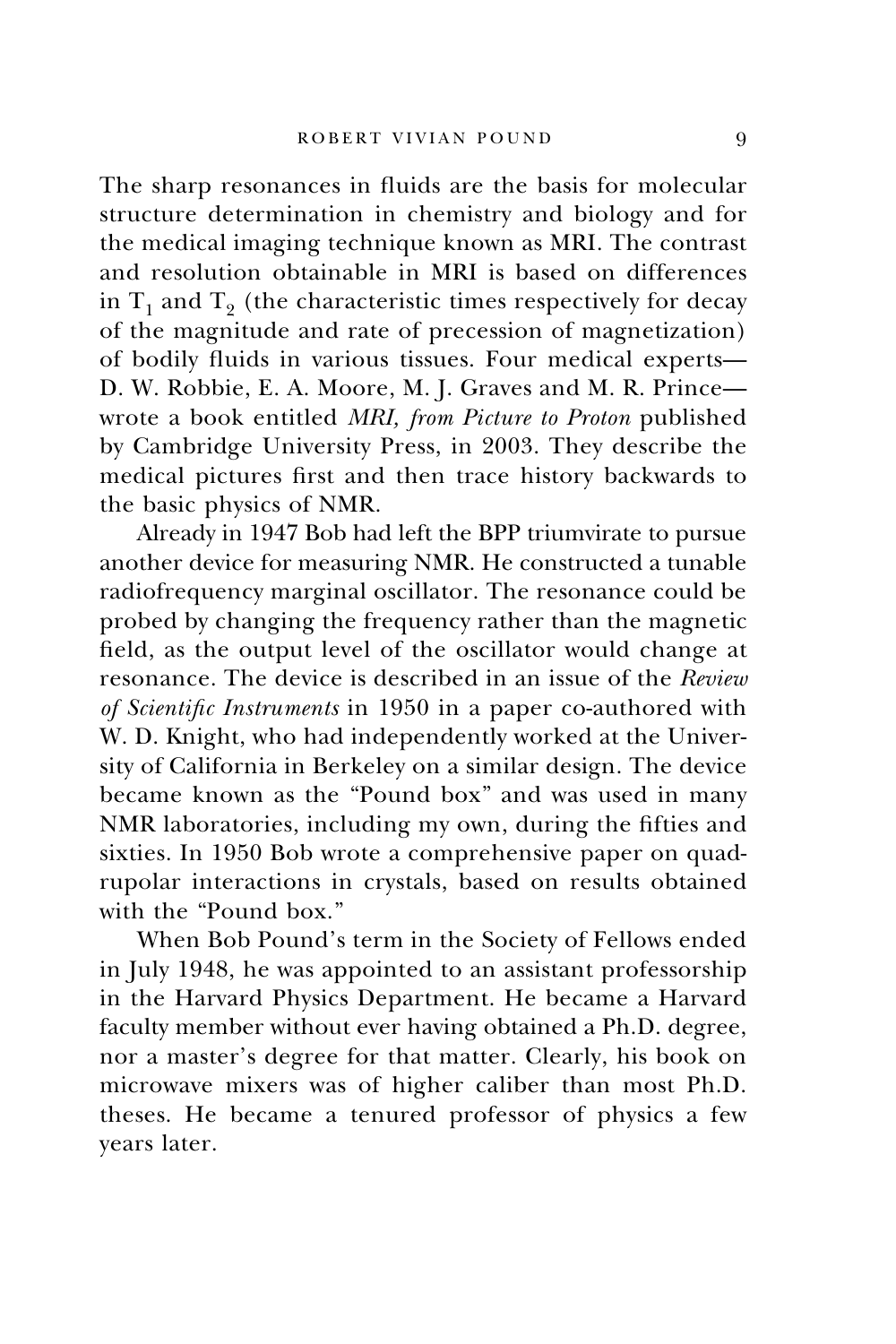In 1951 Bob obtained a nuclear spin system with a negative temperature, where the magnetization is antiparallel to the magnetic field. It was accomplished in a lithium fluoride crystal by switching the magnetic field instantaneously, i.e. in a time much shorter than  $T_2$  from  $+10$  gauss to  $-10$  gauss. When the external field  $H_0$  is smaller than the internal dipolar field, the behavior of the nuclear spin systems is determined by the Hamiltonian of the nuclear dipolar interactions. Changes in the nuclear spin systems then occur at a rate of the dipole-dipole relaxation time  $T<sub>9</sub>$ , which in the crystal used is on the order of microseconds. If the external field  $H_0$  is reversed in such a manner that the time period when it is smaller than the dipolar field is less than  $T<sub>9</sub>$ , the state of the nuclear spin system is not changed. Thus the nuclear spin magnetization becomes antiparallel to  $H_0$  after such a sudden reversal. It can be described by a negative spin temperature. It takes a spin-lattice relaxation time  $T_1$  on the order of seconds or minutes for the crystal used, to revert to thermal equilibrium at the positive crystal lattice temperature. There is thus plenty of time to observe this relaxation in the NMR signal, provided the external field  $H_0$  is kept large compared to the internal dipolar fields after the sudden reversal. It is a rather unique manifestation of instantaneous and adiabatic changes in the external parameter  $H_0$  In the inverted or negative temperature state, the absorption is negative, and the signal shows stimulated emission. A joint paper by E. M. Purcell and R. V. Pound in the *Physical Review* (1951) describes the negative temperature situation. This result is an important forerunner of maser action developed in the mid-fifties at microwave frequencies. Pumping schemes were then developed to obtain inverted population or negative temperature situations in the steady state.

In the fifties Pound co-authored a paper with Anatole Abragam from Paris who spent the year 1952 at Harvard.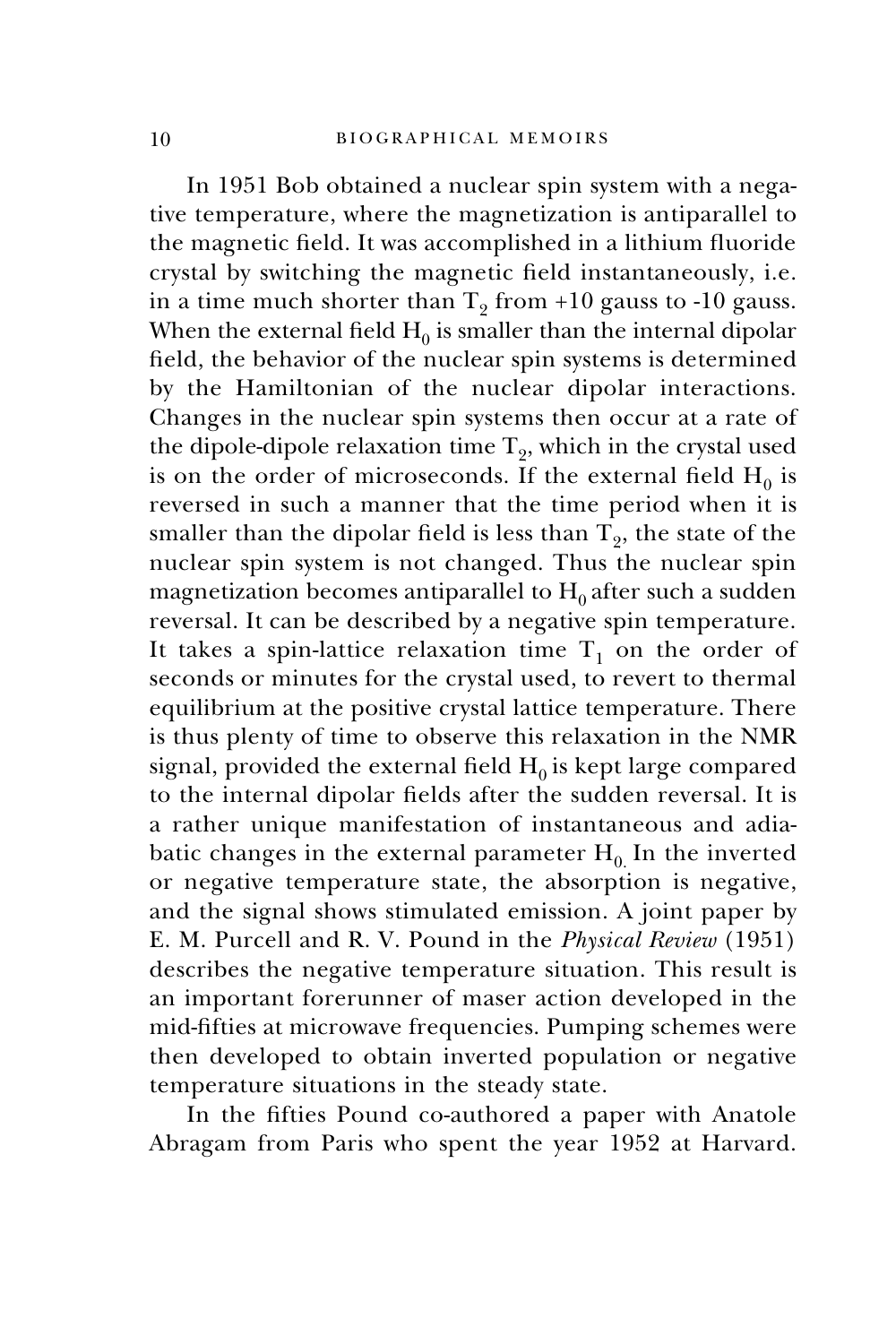Abragam later wrote the NMR bible *Principles of Nuclear Magnetism* Oxford University Press 1960 and a second edition appeared in 1983. I also enjoyed co-authoring a 1954 paper with Bob on "Radiation Damping in Nuclear Magnetic Resonance."

Pound's most spectacular experiment was the verification in a laboratory setting, of the equivalence principle in Einstein's theory of general relativity. It was carried out in 1959 and 1960. Bob had the insight and experimental skill to use the Mössbauer effect to measure the shift in frequency of a gamma ray, as it moved up or down in the gravitational potential of the earth. The fractional shift in frequency over a height differential of 23 meters is only  $2.3 \times 10^{-15}$ . The Mössbauer effect of the Fe<sup>57</sup> isotope involves a 14.4 kev gamma ray with a life time of about  $10^{-7}$  seconds. The expected gravitational shift is about 0.1% of the line width. It is detected by reference to the Doppler shift of a slow moving Fe<sup>57</sup>emitter or absorber. Pound knew that the Jefferson Laboratory contained a vertical shaft extending from a tower on the roof to a basement room. More than a century ago, Professor E. Hall had used the shaft, which provided a 23 meter height differential, to detect a Coriolistype force. Bob performed the critical experiments with a graduate student, Glen A. Rebka, Jr., who went on to become a Professor of Physics at the University of Wyoming. Pound and Rebka published four short papers in *Physical Review Letters* in 1959 and 1960. They demonstrated the necessity of treating the thermal motion of Fe57 nuclei accurately. Differences in the second order Doppler shift for an absorber and emitter whose temperatures differed by a degree produce a shift as large as the general relativistic effect. At the time there was a fierce competition with another group, working at the Harwell Atomic Energy Research Establishment in England, which, it emerged, had failed to recognize and account for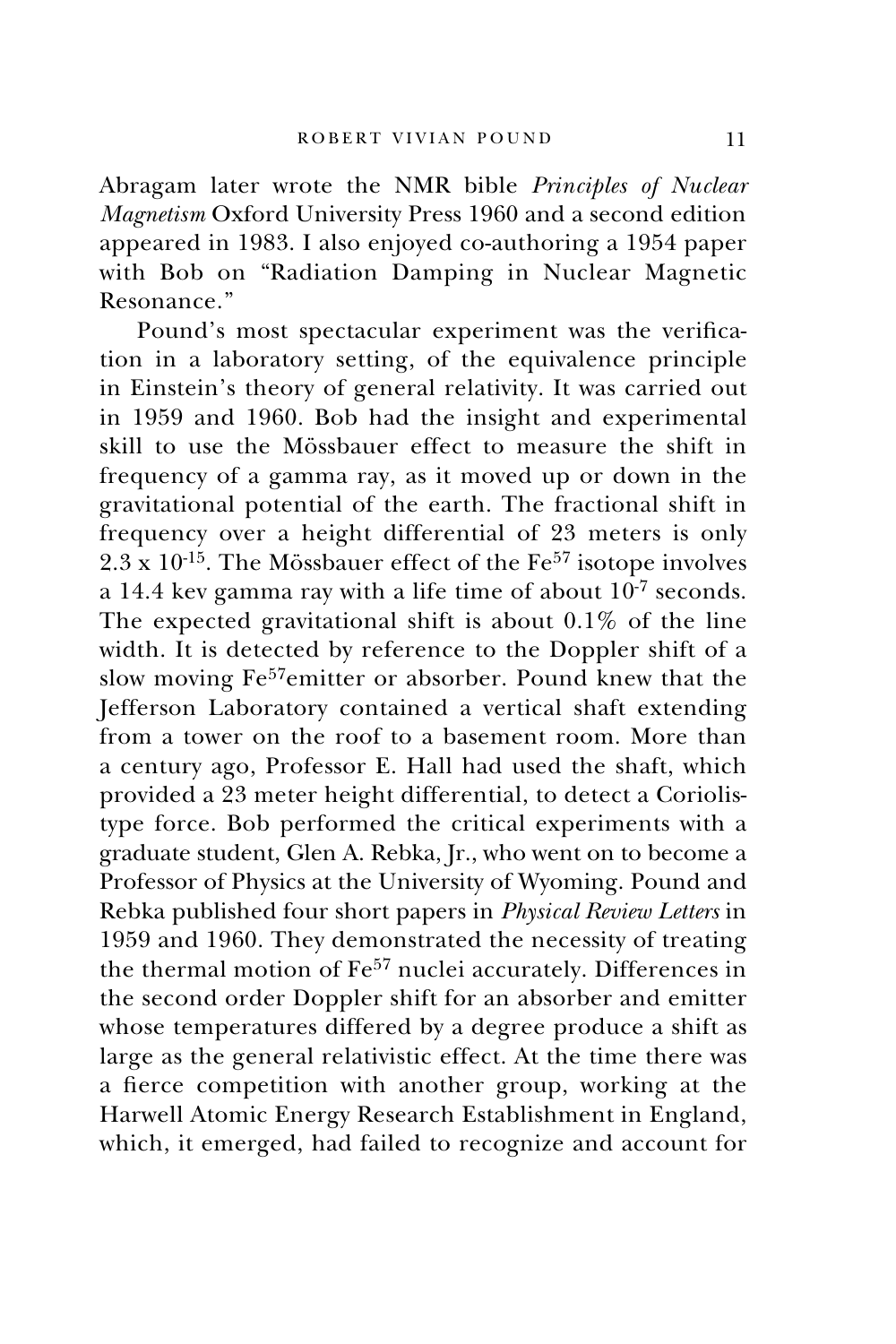the second-order Doppler effect in their contemporaneous experiments.

Pound published his own extensive memoir about "Weighing photons" in 2000 and 2001. This historic account contains correspondence with Professor Mössbauer and many others. The Royal Astronomical Society in London awarded Pound the Eddington Medal in 1965 in recognition of this experiment. He was also elected to the National Academy of Sciences in 1961 and to the Academie des Sciences in Paris as correspondant in 1975 and "Associé étranger" in 1978. In 1990, he was awarded the National Medal of Science by the President of the United States.

He served as chairman of the Harvard Physics department and kept an active interest in matters of physics education. He did not agree with the Harvard policy of the Core Curriculum that required a certain distribution of courses. He felt that the bright students admitted to Harvard should be allowed to choose their own courses as he had done himself in his formative years.

Bob spent his sabbatical leaves with colleagues in the USA and abroad. He spent time in Paris with Anatole Abragam, in Oxford with Brebis Bleaney and in The Netherlands, with H. de Waard. He served for many years as a trustee of Associated Universities, Inc., which ran the Brookhaven National Laboratory on Long Island, and runs the National Radio Astronomical Observatories. He retired as Mallinckrodt Professor Emeritus from Harvard in 1989, at the then mandatory age of 70.

On the personal side I remember him as a modest and helpful person. I learned a lot from him in my early years at Harvard. I liked his "hands-on" attitude, to solve the daily "annoyances" and "contretemps" of laboratory work, which occur both in electronic and mechanical problems. He told his students "sometimes you just have to whack it."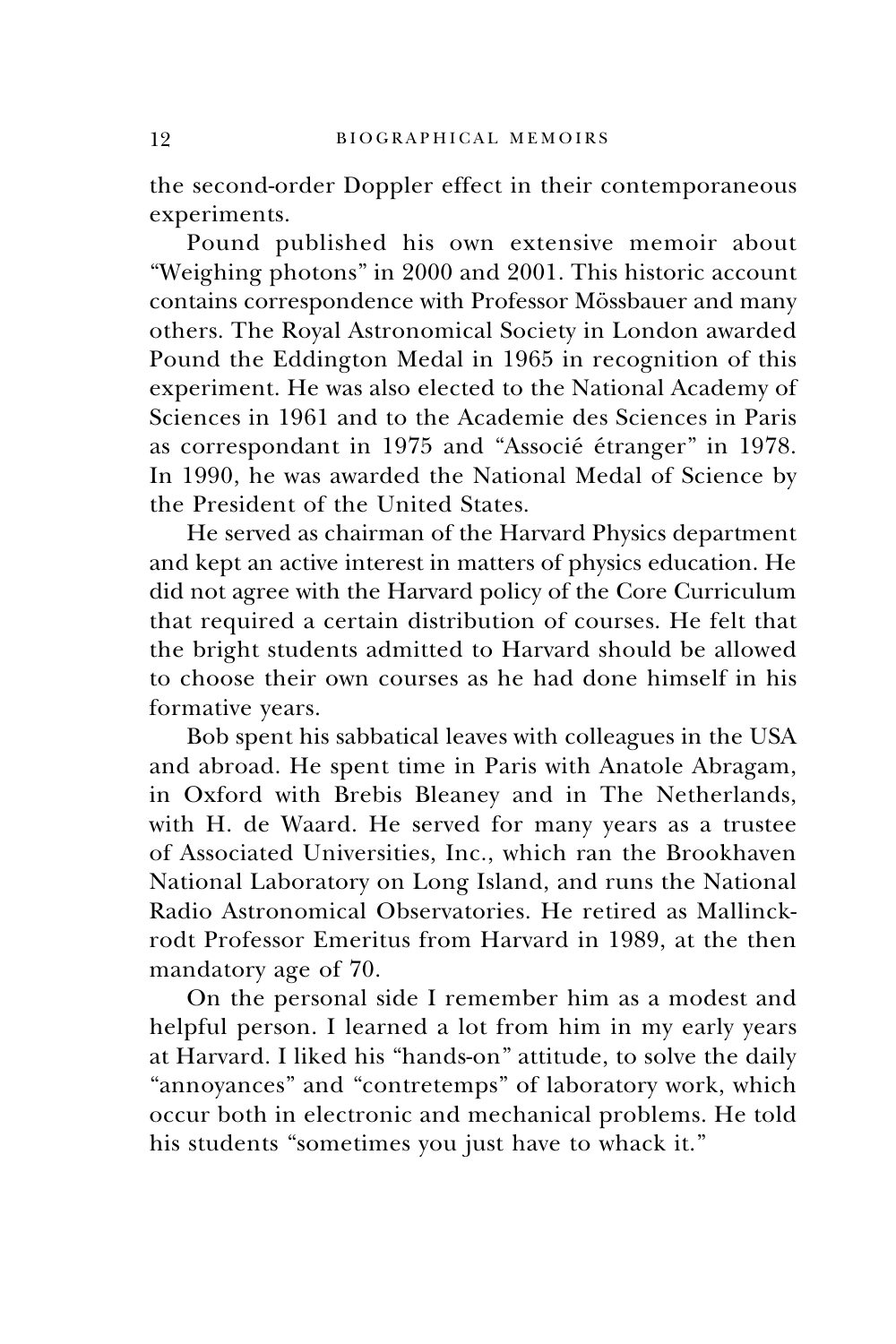He was usually dressed as an English gentleman with a jacket, bowtie and a neat moustache. His contact with colleagues, students and service personnel was always correct, often cordial and intellectually stimulating. Yet both he and his wife Betty treasured their privacy.

He loved British motor cars. In the forties he had a small Hillman Minx. Forty years later, Bob told the story of its demise at an after-dinner talk in Tallahassee, Florida. The occasion was the retirement of Professor E. R. Andrew. Bob and I knew him when he was a post-doc at Harvard in 1948. He is known in NMR for his method of "magic angle" spinning to obtain narrower resonances in solids. Bob and Betty had set out on a transcontinental trip in 1949 in their Hillman Minx. It gave up the ghost on a steep slope in the Rocky Mountains. In the seventies Bob and I served on a scientific advisory committee for the United Technologies Research Center in East Harvard, Connecticut. Bob gave me a ride to the meeting in his luxurious Jaguar. He tried in vain to convince me of the advantage that this vehicle boasted two separate gas tanks.

Bob had to spend the last years of his life in a nursing home in Belmont, Massachusetts. He suffered a series of strokes. The immediate cause of his death on April 12, 2010 was pneumonia. He is survived by his wife Betty, their son John and two grandchildren.

I am indebted to his colleague Professor Paul Horowitz at Harvard, who was also one of Pound's graduate students. He wrote an obituary for R. V. Pound in *Physics Today*, published September 12, 2010, and supplied much additional information for this memoir. I also acknowledge helpful comments of another Harvard colleague, Paul C. Martin.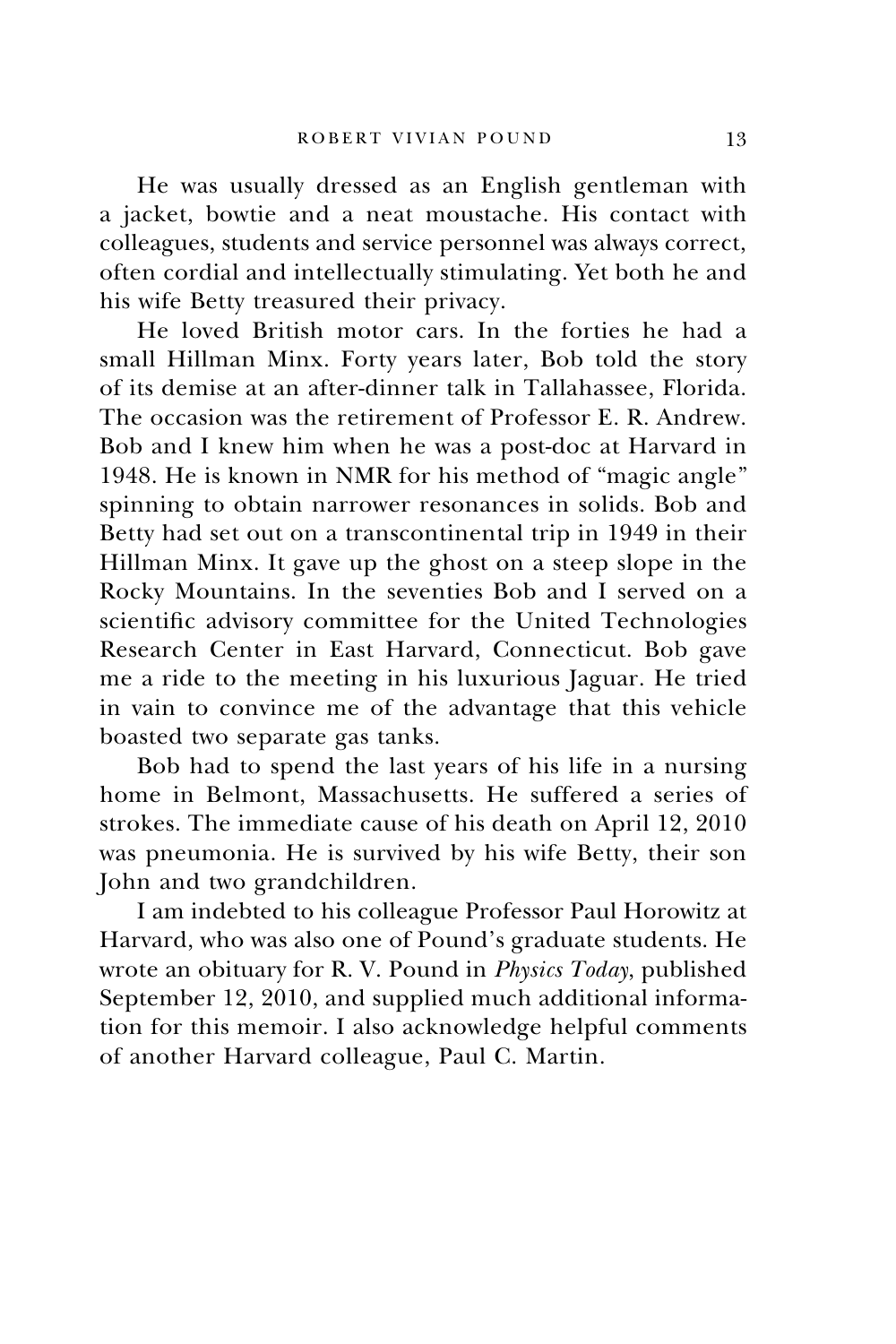## 14 BIOGRAPHICAL MEMOIRS

## SELECTED BIBLIOGRAPHY

## 1946

- With E. M. Purcell and H. C. Torrey. Resonance absorption by nuclear magnetic moments in a solid. *Phys. Rev.* 69:37-38.
- With E. M. Purcell and N. Bloembergen. Nuclear magnetic resonance absorption in hydrogen gas. *Phys. Rev.* 70:986-987.
- With E. M. Purcell and N. Bloembergen. Resonance absorption by nuclear magnetic moments in a single crystal of CaF<sub>2</sub>. *Phys. Rev.* 70:988.

## 1947

With N. Bloembergen and E. M. Purcell, Nuclear magnetic relaxation. *Nature* 4066:475-476.

## 1948

- *Microwave Mixers,* vol. 16, MIT Radiation Laboratory Series. New York: McGraw-Hill.
- With N. Bloembergen and E. M. Purcell. Relaxation effects in nuclear magnetic resonance absorption. *Phys. Rev*. 73:679-712.

## 1950

- With W. D. Knight. A radiofrequency spectrograph and simple magnetic-field meter. *Rev. Sci. Instrum.* 21:219-225.
- Nuclear electric quadrupole interactions in crystals. *Phys. Rev*. 79:685-702.

## 1951

With E. M. Purcell. A nuclear spin system at negative temperature. *Phys. Rev.* 81:279-280.

## 1953

With A. Abragam. Influence of electric and magnetic fields on angular correlations. *Phys. Rev*. 92:943-962.

### 1954

With N. Bloembergen. Radiation damping in magnetic resonance experiments. *Phys. Rev.* 95:8-12.